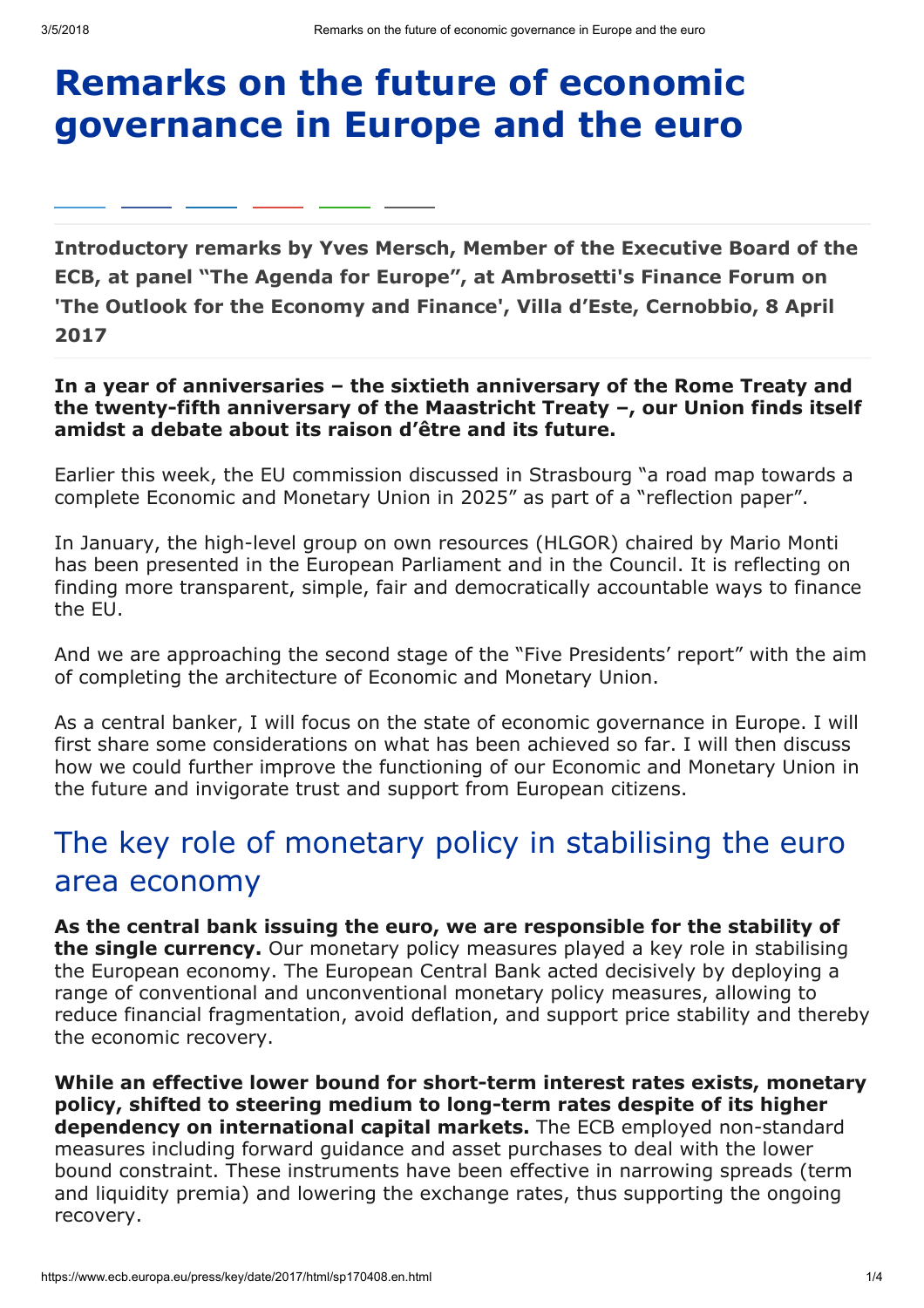# Shortcomings in other policy fields delayed the recovery

### The economic outlook has significantly improved since the peak of the

crisis. The recovery has strengthened and broadened across sectors and countries and the balance of risks is within a whisker of being called balanced. Growth of GDP per capita was in fact higher in the euro area last year than in any other major advanced economies in the G7. And unemployment has declined to 9.5% in February 2017, the lowest level since May 2009. The output gap should be closing within the policy horizon; NAIRU at the same time has been revised downwards - for those who love unobservables.

### But to reap the full benefits of our monetary policy, it needs to be complemented by sound economic and fiscal policies at national and

**European level.** To the extent that fiscal and economic policies did not provide the necessary cyclical support and tackle decisively enough structural drivers of the crisis, the monetary policy reaction is more extended and forceful with the negative consequences as would have been the case in a healthier environment. Therefore, there is a need to improve economic and fiscal policies. This implies both more decisive action by national governments and full implementation of the strengthened institutional framework of Economic and Monetary Union.

## The improved financial and economic architecture of EMU

#### Since the onset of the crisis, many of the shortcomings in the financial and economic architecture of Economic and Monetary Union have indeed been overcome.

**Economic governance** has been strengthened by enhancing the Stability and Growth Pact whilst introducing a framework for macroeconomic surveillance to identify and address macroeconomic imbalances as well as declining competitiveness through the so-called six-pack and two-pack. Further steps were also taken towards improving budgetary coordination among Member States. However, the preventive arm of the Stability and Growth Pact has proven to be dysfunctional.

The creation of the **European Stability Mechanism** (ESM) provided a tool for crisis resolution at European level.

The establishment of **Banking Union** was a further essential step for safeguarding financial stability in Europe.

Regarding the regulatory treatment of sovereign exposures, it was agreed to await the outcomes of the Basel Committee. Following the work of the Basel Committee the Council will consider possible next steps in the European context.

In the long run we certainly need to realize that a zero-risk weight for sovereign cannot hold a reality check.

Moreover, the acknowledgement of sovereign debt restructuring as a real possibility requires deeper reflections on sovereign debt restructuring mechanism for the euro area and would underpin the credibility on of the no bailout clause. As experience has shown, "the constructive ambiguity" with respect to the market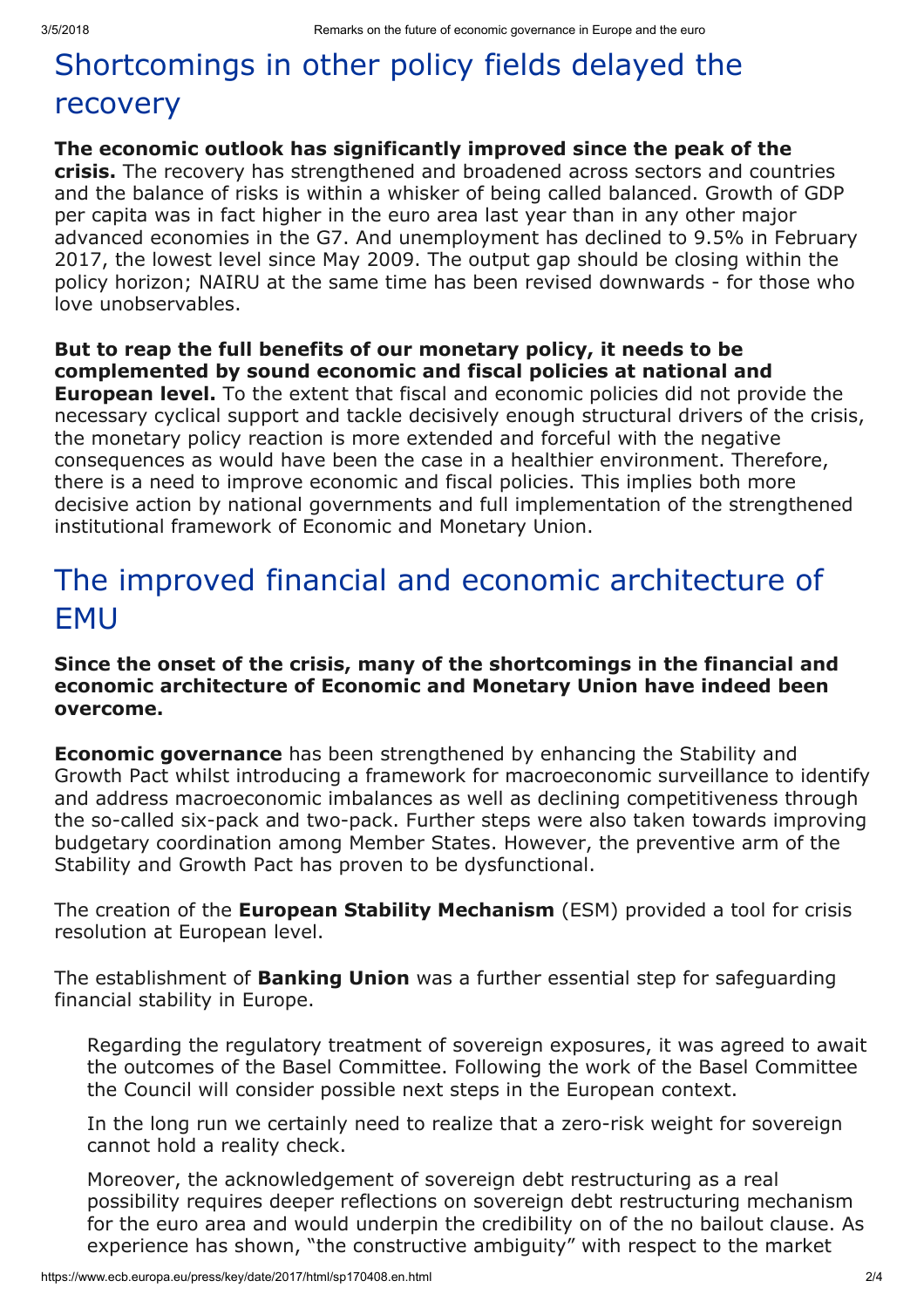interpretation of the no bailout clause embedded in the Treaties has not really been effective. The ESM could play a larger role in this respect.

Capital Markets Union is a natural complement to the Banking Union. It aims at promoting financial integration and enhancing shock absorption via financial markets by facilitating private risk-sharing whilst reducing opportunities for regulatory arbitrage. CMU should also support the smooth and homogenous transmission of monetary policy.

A number of concrete measures are listed in the Commission's Action Plan to strengthen: Securitisation, insolvency regimes, and tax legislation need to be prioritised. Cross-border barriers to clearing and settlement should be removed.

I welcome the commission's communication on accelerating the CMU. Swift implementation is of the essence.

# Implementation of promises and adherence to new rules is key

As a result of these measures, our economic and monetary union is considerably more resilient today than it was at the peak of the crisis. The strengthening of the recovery in the past year, in spite of challenges on several fronts, is testimony to that. Yet the strengthened framework can only deliver stability over the longer term if national governments keep their promises and adhere to the rules. For economic and fiscal policies this means:

Structural reforms are necessary to raise productivity and improve the business environment. Fiscal policies should be designed so that they support the economic recovery by focussing on productivity-enhancing measures.

At the same time, fiscal rules need to be respected to build confidence in the sustainability of national finances.

More decisive action by national governments and respect for the rules that we have commonly agreed on is essential for a stronger and safer Economic and Monetary Union. It is also a vital prerequisite for any further move towards shared fiscal sovereignty in the euro area.

The Five Presidents' report has outlined a vision for improving the architecture of EMU and provides a roadmap for completing political and **fiscal union.** Let me share with you some considerations on frequently floated ideas:

In the long run, sound fiscal policies at national level could be accompanied by the establishment of a euro area fiscal capacity with own resources, central control of spending and democratic control on the European level. This would provide a European automatic stabiliser and could allow financing European public goods. This would lead in the direction of the practice of federations, where spending on functions such as defence or R&D is to a large extent centralised. This however would require Treaty changes and raises the question about a Transfer Union. For both, the appetite of governments and people is currently very low.

Furthermore, a pooling of fiscal resources, whatever their nature and size might be, only works if solidarity goes hand in hand with shared responsibility. Likewise, greater risk sharing in the fiscal realm presupposes sufficient economic